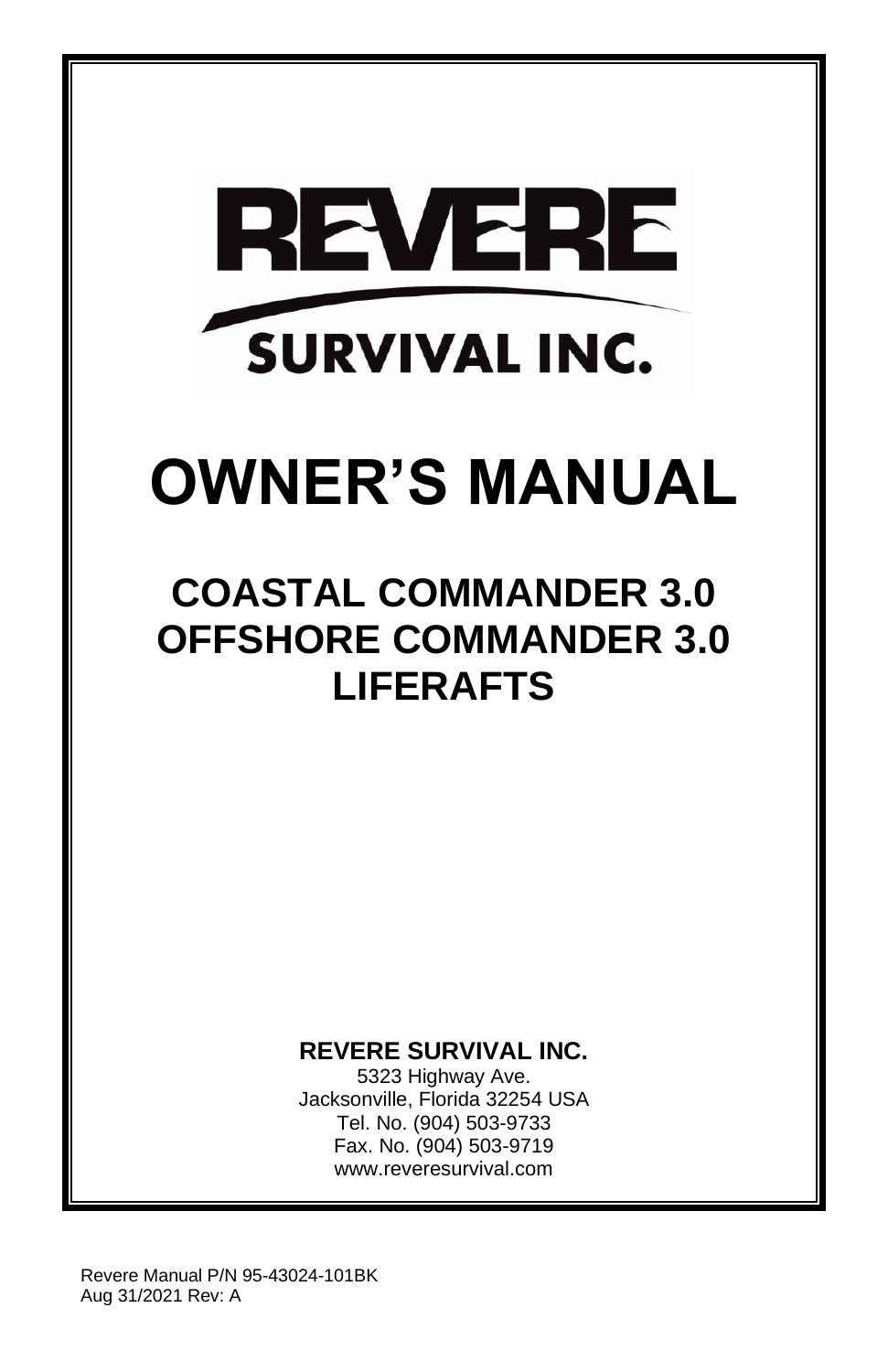

# **Table of Contents**

- Section 1.0 Warnings and Cautions
- Section 2.0 Normal, Non-Emergency Handling
- Section 3.0 **Installation and Storage**
- Section 4.0 About Your Raft
	- 4.1 Construction
	- 4.2 Inflation System
	- 4.3 Ballast Bag System
	- 4.4 Ice Build Up
	- 4.5 Pressure Relief Valve
	- 4.6 Canopy Door
	- 4.7 Rainwater Collector
	- 4.8 Sea Anchor
	- 4.9 Exterior Locator Light
	- 4.10 Retro-Reflective Tape
	- 4.11 Insulated Floor
- Section 5.0 Periodic Service and Maintenance

Section 6.0 Operating Procedures

- 6.1 Inflation
- 6.2 Righting
- 6.3 Boarding
- 6.4 Cast-Off

#### Section 7.0 Survival Equipment Pack

- 7.1 Topping-Off with Handpump
- 7.2 Deflation
- 7.3 Bailing Bucket and Sponges
- 7.4 Raft Repair Kit
- 7.5 Paddles
- 7.6 Signaling Devices
	- 7.6.1 Signal Mirror
	- 7.6.2 Whistle
	- 7.6.3 Flashlight
	- 7.6.4 Pyrotechnic Signal Flares

Section 8.0 **Immediate Action Checklist**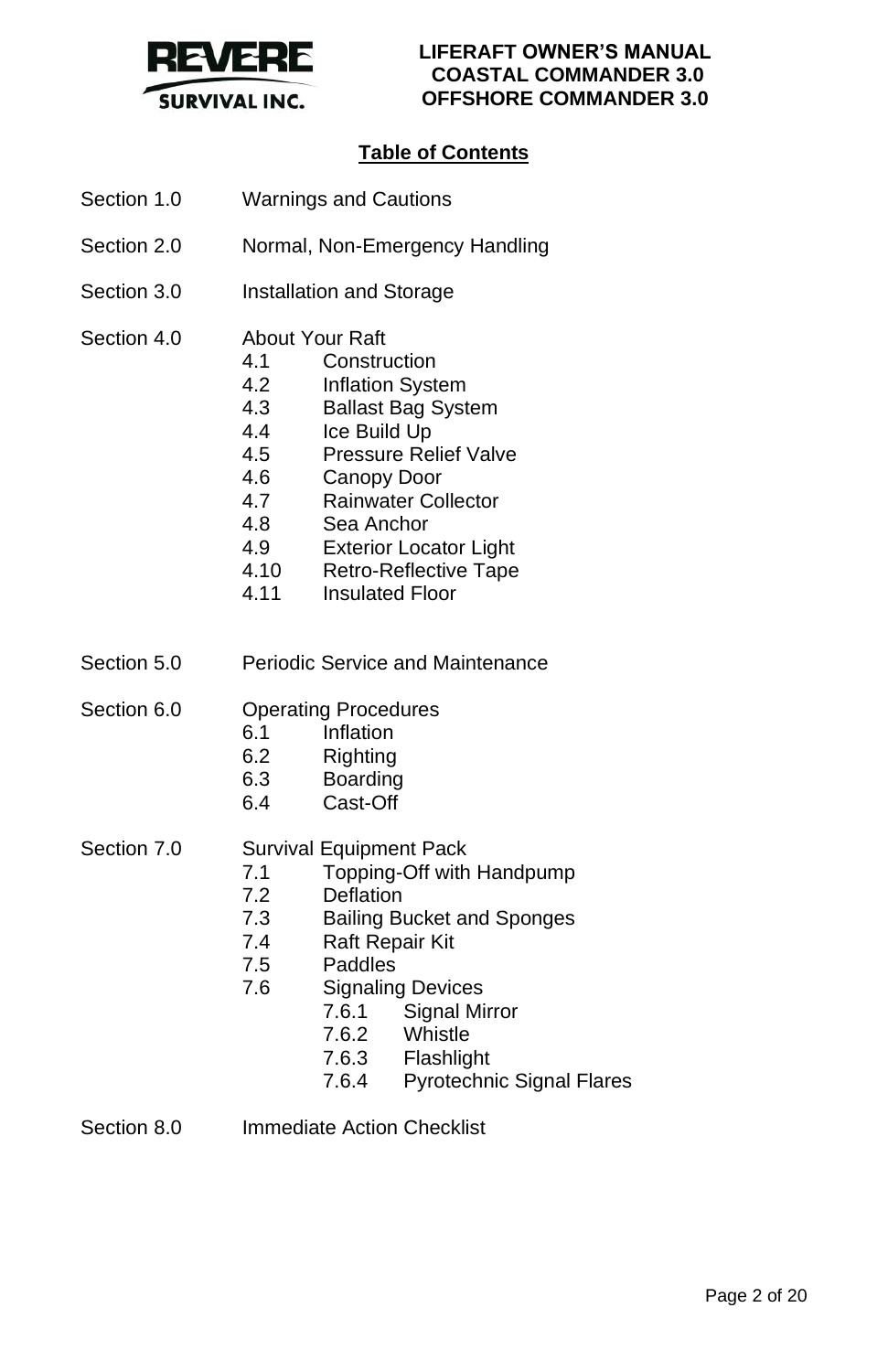

#### **1.0 WARNINGS AND CAUTIONS**

- **THIS RAFT IS INTENDED FOR USE IN EMERGENCIES ONLY. IT IS NOT A PLEASURE RAFT FOR RECREATIONAL USE.**
- **RAFT CONTAINS COMPRESSED GAS CYLINDER UNDER PRESSURE. DO NOT EXPOSE TO HEAT OR FLAME.**
- **DISPOSE OF CYLINDER ONLY WHEN EMPTY. DISPOSE OF IN ACCORDANCE WITH LOCAL, STATE, AND FEDERAL REGULATIONS.**
- **TO AVOID INJURY, KEEP FACE AND EYES AWAY FROM RAFT AS IT INFLATES.**
- READ OWNER'S MANUAL BEFORE USE.
- AVOID USING IN WEATHER BELOW FREEZING.
- The raft contains a compressed gas cylinder filled with carbon dioxide and nitrogen gas under high pressure. Handle accordingly. Ship this raft in accordance with local, state, and federal transportation regulations for shipping a self-inflating, life-saving appliance (UN 2990).
- Do not test inflate this raft for practice or amusement. Doing so may damage parts of the raft that would not need repair or replacement had a normal periodic maintenance inspection been performed at a qualified service center.
- The raft's fabric valise is designed to tear apart under certain rapid inflation situations. Test inflating the liferaft may require costly repair or replacement of the valise.
- The liferaft's optional hard container may sink upon deployment in the water. Test inflating the raft may require expensive replacement of the container.
- Do not attempt to repack the raft yourself. The raft is designed to be folded a specific way to avoid tangling, tearing, capsizing, and fabric bursting. Only a qualified service center should repack this raft.
- This raft shall only be inspected, repaired, serviced, and repacked at a REVERE SURVIVAL, INC authorized service facility. See Section 5.0 "Periodic Service and Maintenance". Contact REVERE for an authorized service facility near you.
- Always wear a U.S. Coast Guard (USCG) approved Personal Flotation Device (PFD) or life jacket when operating the raft.
- Do not puncture or stab into the raft's valise. Your raft is a piece of safety equipment. Handle it carefully.
- This raft does not carry USCG product approval. It does not comply with carriage requirements if Federal Regulations require you to have an "approved" liferaft for your commercial vessel.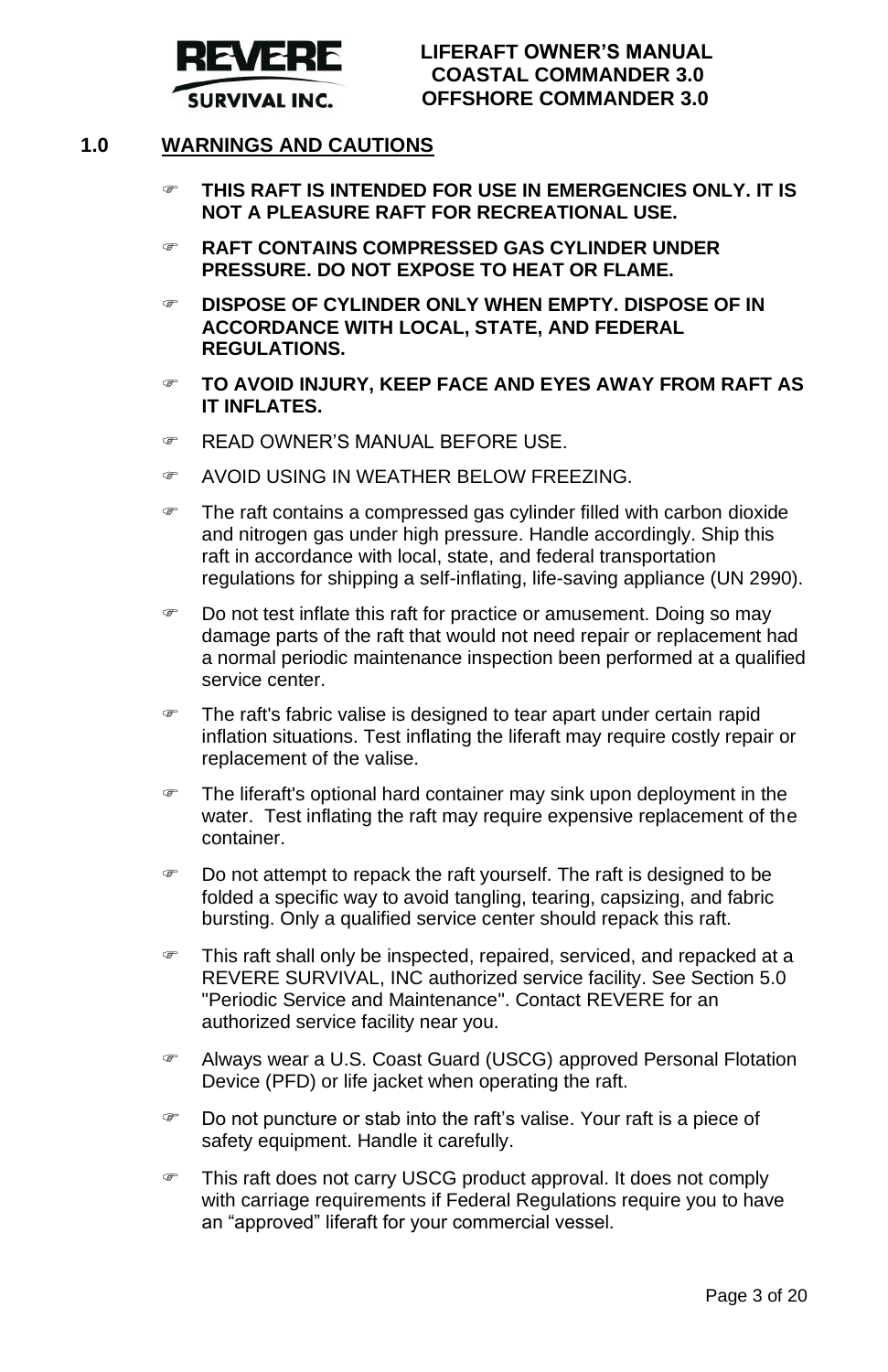

#### **2.0 NORMAL, NON-EMERGENCY HANDLING**

The REVERE COMMANDER 3.0 SERIES inflatable liferaft, when packed in either its valise or optional hard container, is designed to be durable and operate when handled in a variety of emergency situations. However, when the packed raft is moved or relocated in non-emergency situations, extreme care should be used.

Handling the raft with care under normal circumstances will ensure that it will operate when needed in an emergency.

Follow these guidelines:

- When lifting or moving a raft packed in a valise, hold the valise by its handles only. Several handles are located on the valise for easy carrying. Do not the grip the case by its fabric when moving.
- When lifting or moving a raft packed in a hard container, hold the container by its molded hand grips only. Do not grip by its banding straps or painterline.
- Do not drop the packed raft. Gently place it down on boat decks, docks, or hard surfaces. Dropping the raft can puncture the inflatable compartment's fabric or damage valuable safety equipment.
- The heavy, bulky nature of all packed liferafts can make it difficult and awkward for one person to carry alone. Use two persons to carry the life raft if possible.
- Keep the bottom of the raft pack level when moving the raft. This will avoid the shifting of internal contents.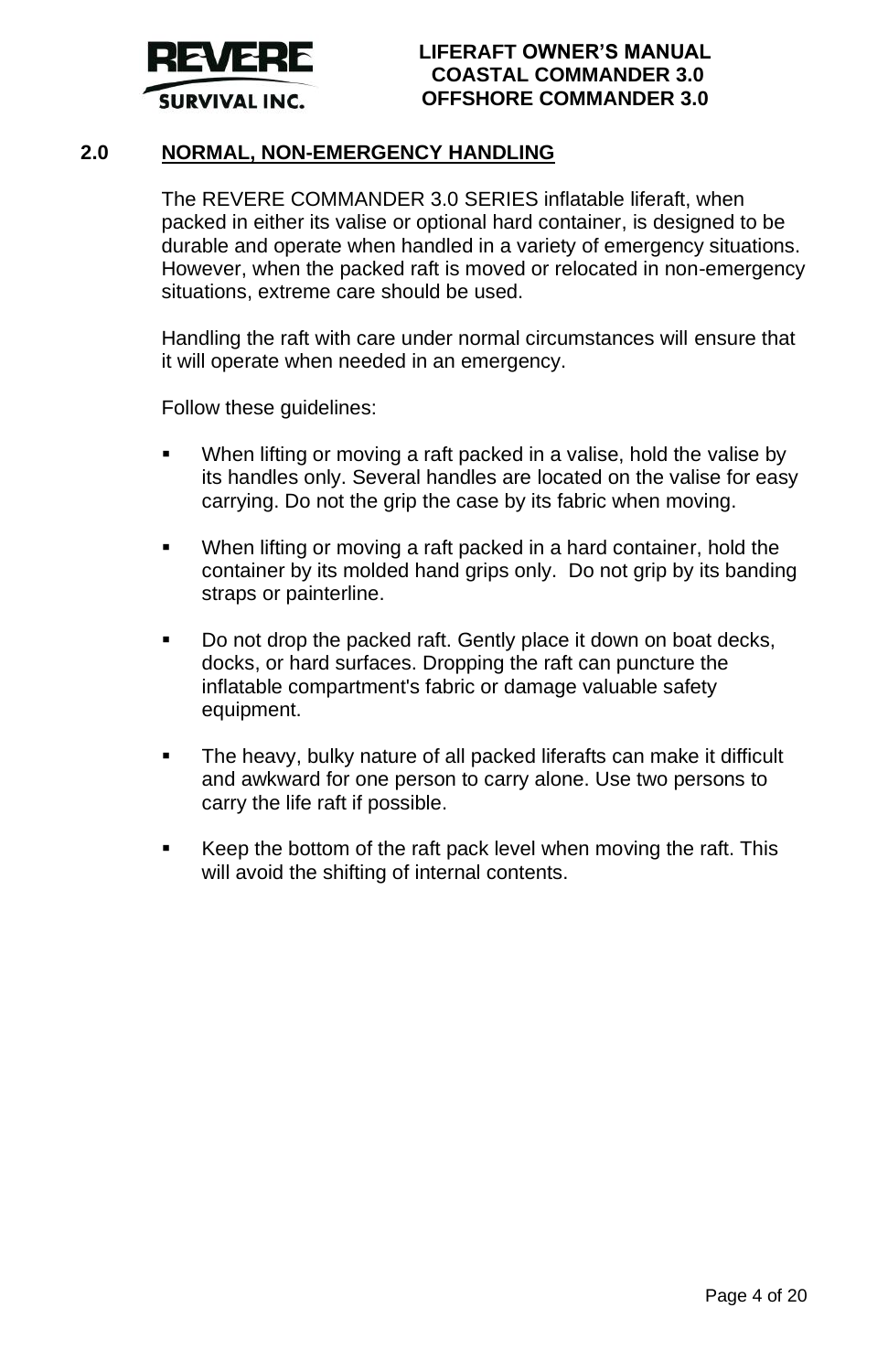

# **3.0 INSTALLATION AND STORAGE**

Read this manual carefully before raft is placed on your vessel. Understand its procedures. Explain them to your crew and passengers. Store this manual in a safe place. Review it often.

Rafts packed in fabric valises should be stowed where they can be easily reached in an emergency. Valise packed rafts can be kept on deck for short periods of time only but should be stowed in a location where they are not continuously exposed to direct sunlight, weather, or water spray.

Rafts packed in hard containers are designed to be stowed on deck for long periods. Choose a location where the raft is easily moved and thrown overboard in an emergency. The raft must be secured to the deck to keep it from sliding. Secure the raft to a suitable liferaft cradle that is itself secured to the deck. If the containerized raft will be mounted with a cradle, it **must only be mounted flat on the deck in a horizontal position**. Any vertical mounting of the raft in the cradle on the deck of the vessel will void the warranty.

If a hydrostatic release unit is to be used in conjunction with a cradle mounted hard container pack, install the unit in accordance with the manufacturer's directions provided with that unit.

All rafts should be stowed in a clean, dry, contaminant free area away from any heat source. Contaminants such as petroleum solvents, fuel, grease, oil, and hydraulic fluids may have detrimental effect on the fabrics and consequentially on the life and performance of the raft.

Operational Temperature Range: +33 to 130°F (+1 to +54°C).

Storage Temperature Range: +5 to 130°F (-15 to +54°C).

# **WARNING: EXPOSING THE RAFT TO HIGH TEMPERATURES MAY RESULT IN THE RAFT INFLATING AUTOMATICALLY. AVOID EXPOSING THE RAFT TO HIGH TEMPERATURES.**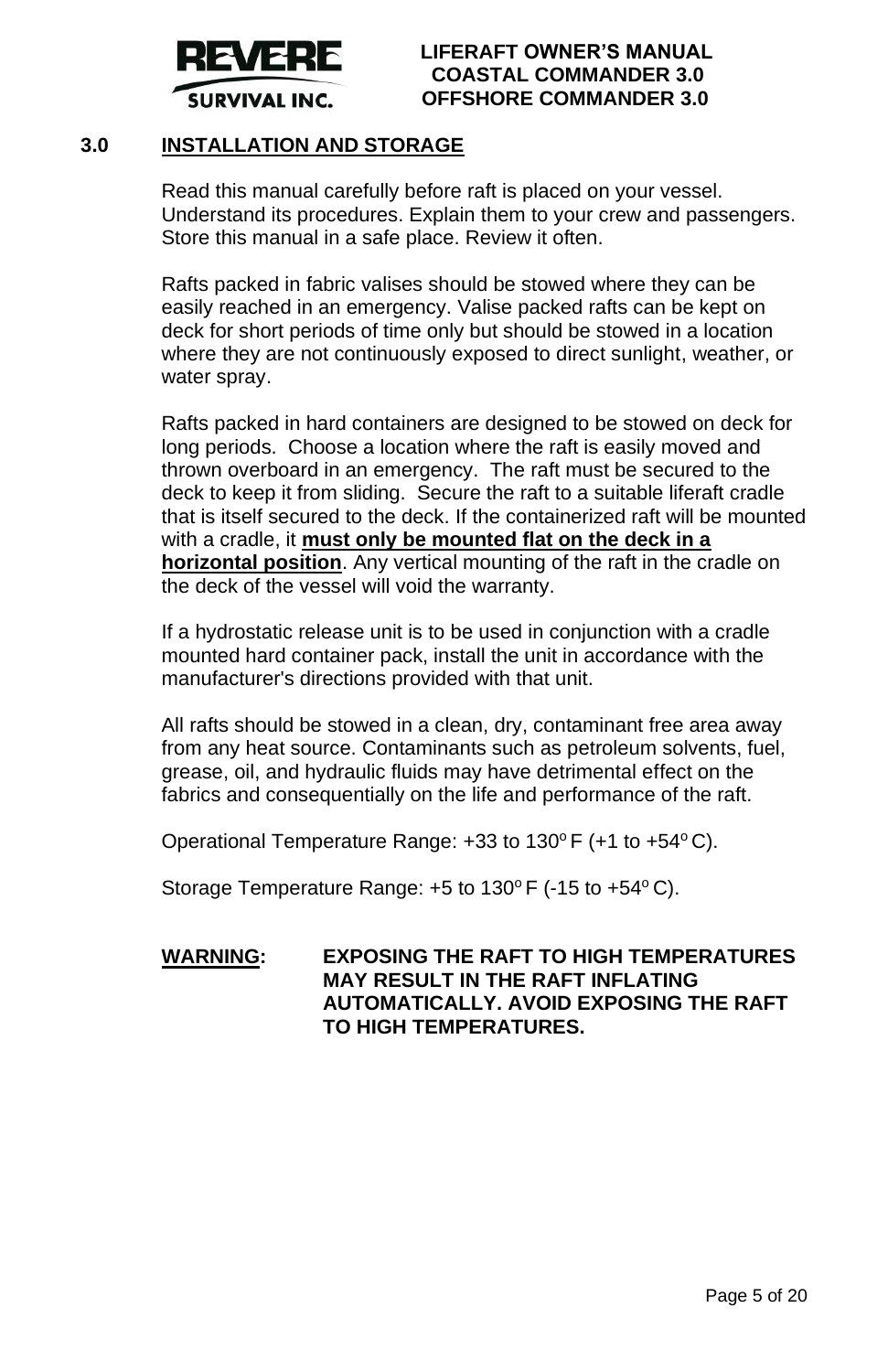

# **4.0 ABOUT YOUR RAFT**

#### **4.1 CONSTRUCTION**

Your REVERE COASTAL COMMANDER 3.0 or OFFSHORE COMMANDER 3.0 liferaft body is constructed from durable synthetic rubber coated polyester fabric. The canopy is made from polyurethane coated polyester fabric. The fabric is cut, shaped, and bonded to form air-holding compartments with specially formulated adhesives.

COASTAL COMMANDER 3.0 and OFFSHORE COMMANDER 3.0 rafts have three air-holding compartments made from these fabrics: upper & lower buoyancy tubes and the canopy arch tube.

#### **4.2 INFLATION SYSTEM**

The liferaft is inflated with a carbon dioxide  $(CO<sub>2</sub>)$  and nitrogen  $(N<sub>2</sub>)$  gas mixture which is stored under high pressure in a steel compressed gas storage cylinder. This cylinder is attached to the raft and designed to meet the stringent U.S. Department of Transportation (DOT) safety requirements. To maintain the cylinder's high level of safety, the DOT requires periodic inspection and testing of this cylinder (See "Periodic Service and Maintenance" Section 5.0). This is performed as required when your raft is serviced at a qualified service and repair facility.

When the painterline (See "Operating Procedures" Section 6.0) on the raft is fully extended and pulled, the valve on the compressed gas cylinder opens. This allows the stored gas mixture to flow from the cylinder and into a series of hoses and manifolds that delivers it equally to both the upper and lower buoyancy tubes on the COASTAL COMMANDER 3.0 or OFFSHORE COMMNADER 3.0 raft. Once the buoyancy tube has rounded out and reached a preset pressure, a series of one-way valves open up inside the raft and allow the gas to flow into the canopy arch tube to raise the canopy.

### **4.3 BALLAST BAG SYSTEM**

Four (4) ballast bags (water pockets) are attached to the underside of the raft's floor. These deploy underwater as the raft inflates. They fill with water and help prevent the raft from capsizing, especially when the raft is empty or lightly loaded.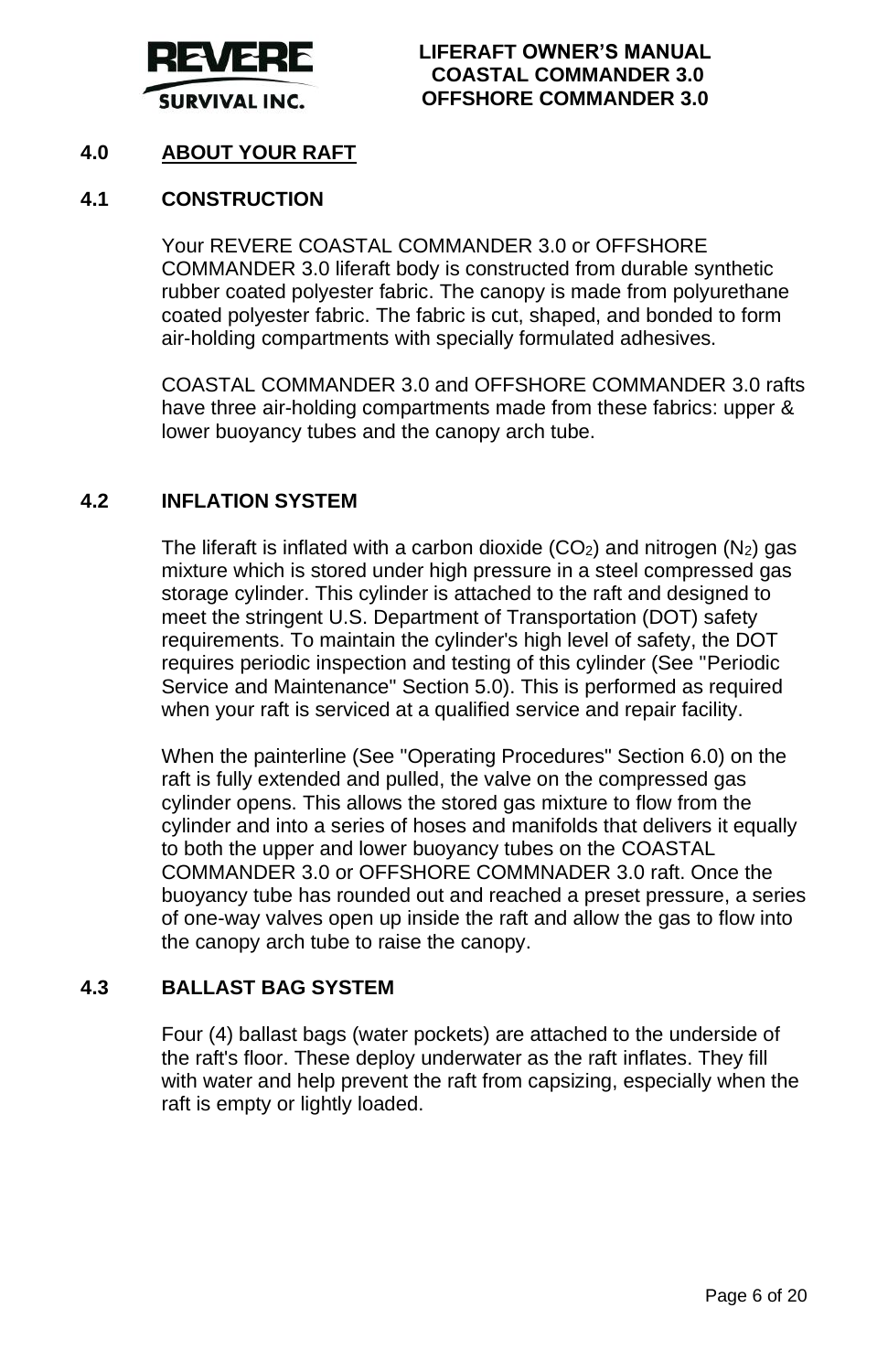



**REVERE COASTAL COMMANDER 3.0 & OFFSHORE COMMANDER 3.0 LIFERAFTS SHOWN INFLATED**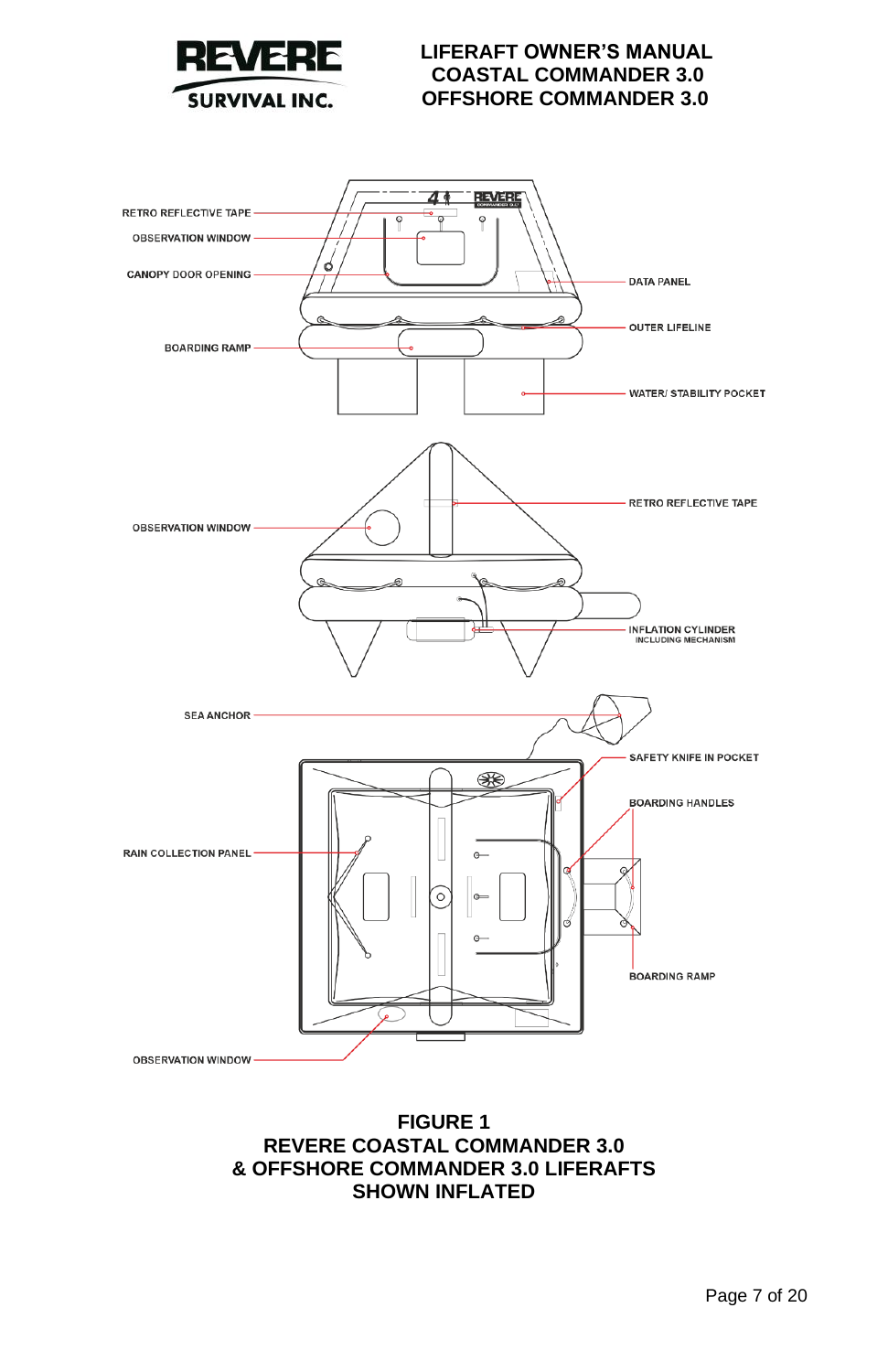

# **4.4 ICE BUILD UP**

The flow of carbon dioxide & nitrogen gas from the high-pressure storage cylinder to the low-pressure buoyancy tube causes the areas of the raft it passes through to get very cold. It is therefore normal to see ice buildup accumulate on the raft tube, compressed gas storage cylinder, cylinder holder, and cylinder valve. This is just the moisture in the air condensing and freezing to the cold areas of the liferaft. The ice will quickly melt.

#### **4.5 PRESSURE RELIEF VALVE**

The raft is equipped with two pressure relief valves that releases excess inflation gases and prevents the raft from over-inflation. After inflating the raft, you may here a hissing sound of gas escaping through the pressure relief valve. This is normal. The sound should stop after a few minutes.

Each pressure relief valve is equipped with a back-up rubber plug that can be used in case the valve becomes damaged and continues to leak. One plug is secured with a cord to each of the valves. The valves can be reached by leaning outside the raft towards the side opposite the inflation gas cylinder. Locate the rubber plug and push it into the center opening of the leaking pressure relief valve.

#### **4.6 CANOPY DOOR**

The canopy opening has an inner and outer door. The canopy inner door is closed by means of two zippers. One zipper is on the left-hand side of the door and the other is on the right-hand side. Zip both zippers towards the top of the door to close. The zippers can be partially lowered to provide ventilation. The outer door is rolled down and closed with one zipper along the outside edge.

Keep the doors closed in cold weather to prevent heat loss or in rainy weather to keep water out.

#### **4.7 RAINWATER COLLECTOR**

The exterior rear side of the canopy is designed to catch falling rainwater. The plastic tube on the inside of the canopy acts as a spout. Rainwater will collect and store in the plastic bag attached to the end of the tube. The first several cups of rainwater will be salty due ocean spray residue on the exterior canopy and need to be discarded.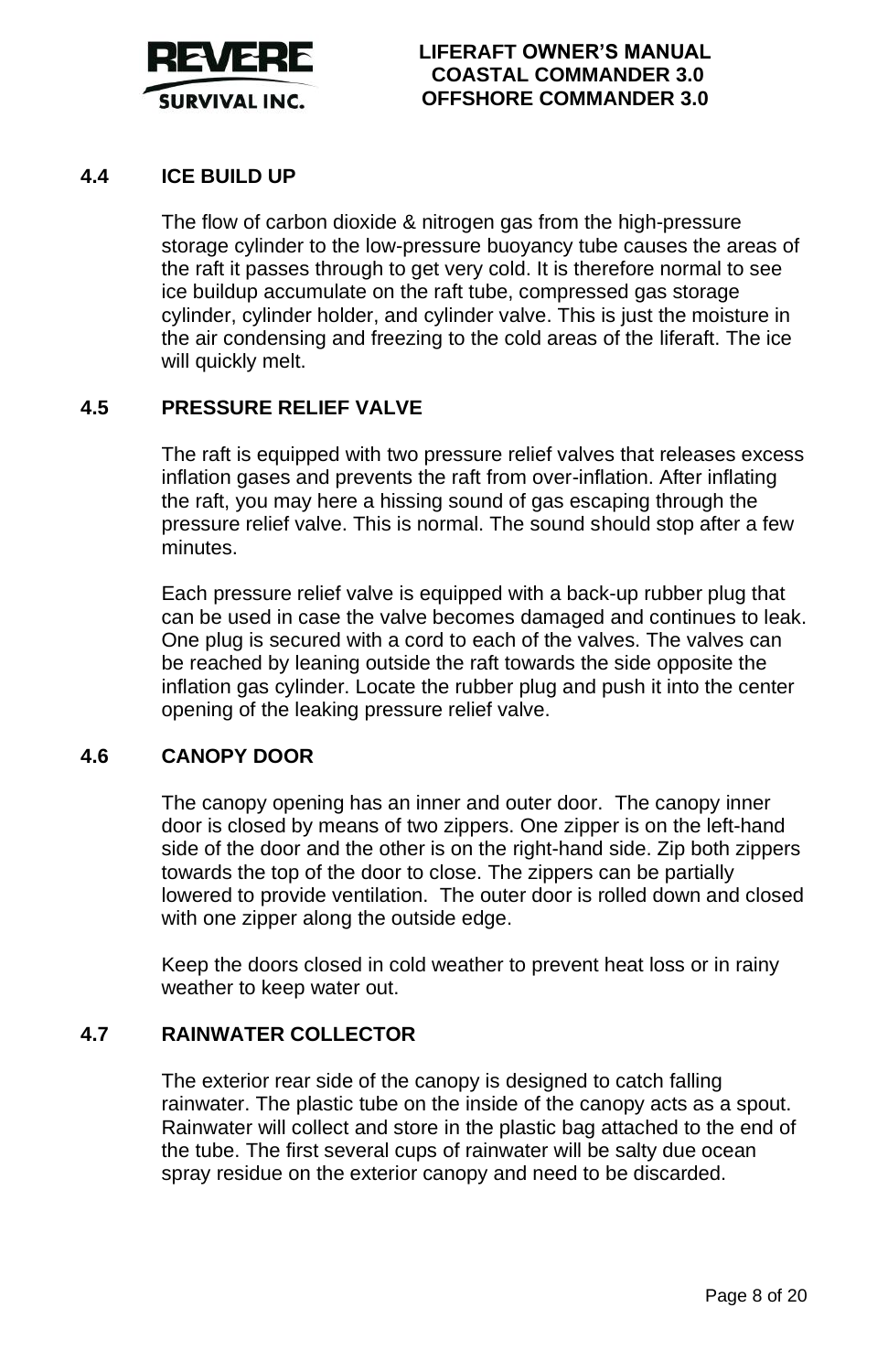

# **4.8 SEA ANCHOR**

A fabric sea anchor is stored inside the liferaft with a line running through the canopy door and attached to the outside of the raft. Deploy the sea anchor by tossing out of the canopy door away from the raft once the raft is boarded. The anchor will aid in stability and prevent the raft from drifting out of the search area.



**FIGURE 2 SEA ANCHOR DEPLOYMENT**

# **4.9 EXTERIOR LOCATOR LIGHT** *(OFFSHORE COMMANDER 3.0 ONLY)*

A locator light is mounted to the exterior top roof of the raft's canopy to aid in locating the raft for boarding. The light will illuminate automatically when the raft is inflated in water and last at least eight hours.

# **4.10 RETRO-REFLECTIVE TAPE** *(OFFSHORE COMMANDER 3.0 ONLY)*

Panel of retro-reflective tape is affixed about the exterior of the raft canopy and underside of the floor to aid in locating the raft at night. Light from a flashlight or searchlight striking the tape at night will reflect back brilliantly.

# **4.11 INSULATED FLOOR** *(OFFSHORE COMMANDER 3.0 ONLY)*

When the raft is deployed in cold water, body heat is lost through the floor of the raft and can cause hypothermia. To slow this process, the raft is equipped with a foam insulated floor that protects the occupants from the cold water.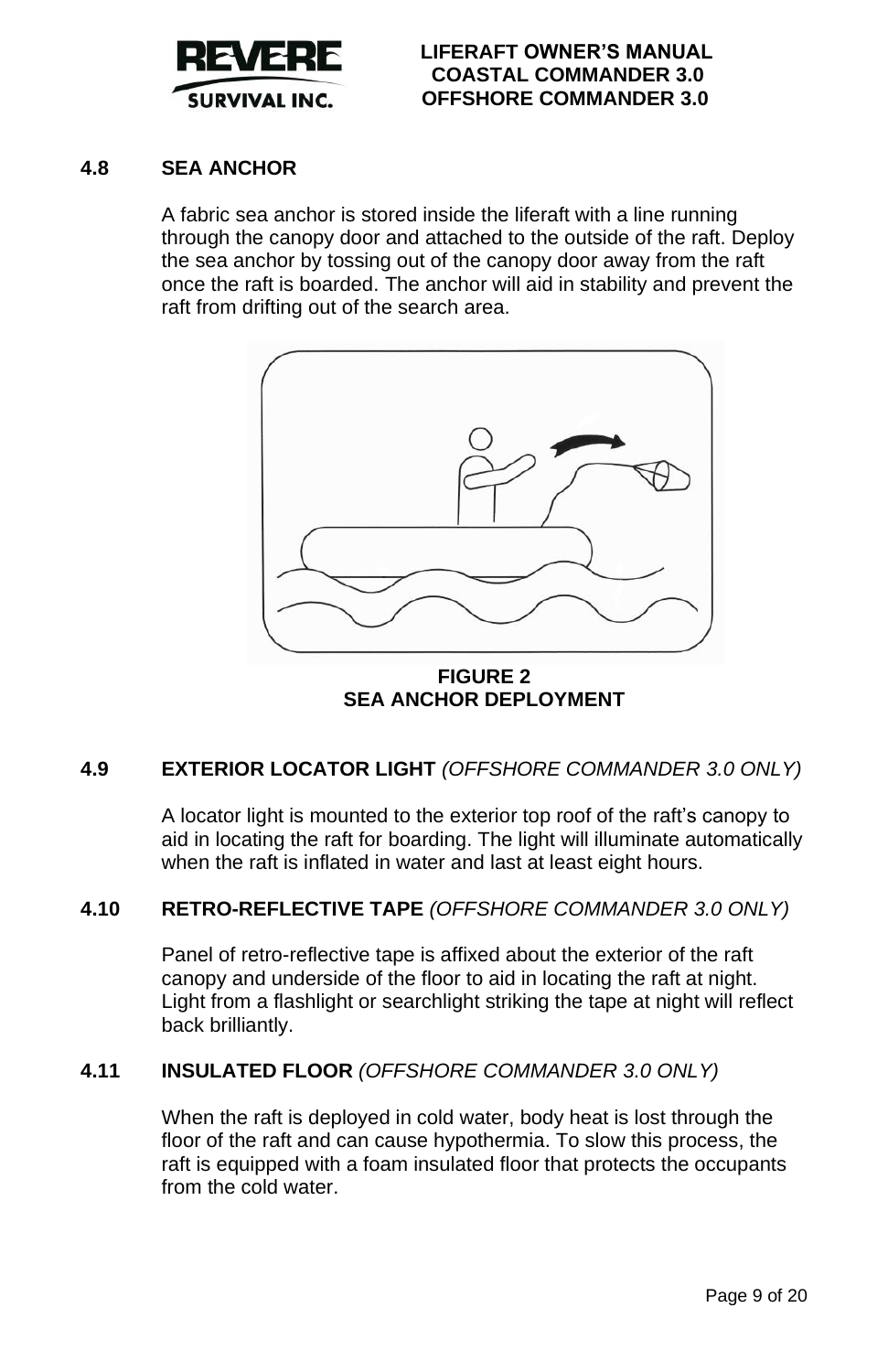

#### **5.0 PERIODIC SERVICE AND MAINTENANCE**

**CAUTION: NEVER ATTEMPT TO OPEN THE RAFT PACKAGE AND SERVICE THE RAFT YOURSELF. ONLY A PROFESSIONAL SERVICE FACILITY AUTHORIZED BY REVERE SURVIVAL TO SERVICE REVERE COASTAL AND OFFSHORE COMMANDER 3.0 RAFTS SHOULD SERVICE YOUR RAFT.**

REVERE authorized service facilities are experienced in servicing marine type liferafts. The facility will have the current service manual and maintenance documents for this raft as published by REVERE. You can return your raft to REVERE's own facility listed below for service or contact REVERE for an authorized service facility near you.

# **REVERE SURVIVAL, INC. Liferaft Service Facility**

5323 Highway Ave. Jacksonville, Florida 32254 USA Tel. No. (904) 503-9733 Fax. No. (904) 503-9719 www.reveresurvival.com

Your REVERE COASTAL COMMANDER 3.0 or OFFSHORE COMMANDER 3.0 inflatable raft should have its initial periodic servicing performed three (3) years after being purchased. Subsequent periodic servicing should be performed three (3) years after the last servicing.

Periodic servicing shall include the opening, unpacking, inspecting, testing, repairing, and repacking of the life raft. A leakage test of the inflatable compartments will be performed at each periodic servicing. The raft's inflation cylinder should be removed and weighed at each periodic servicing to determine if it is still correctly filled. All lights, batteries, pyrotechnic signal flares, water rations, and first aid kits will be inspected and replaced if damaged or expired.

The compressed gas inflation cylinder is also subject to periodic hydrostatic retesting. When the raft is in for its periodic servicing, the facility shall check the date of the last hydrostatic testing marked on the cylinder. If the hydrostatic retest date is past due, the cylinder must be hydrostatically tested in accordance with U.S. Department of Transportation (US DOT) regulations before being placed back on board the vessel. The inflation system will also be functionally tested while unattached to the raft and the valve overhauled.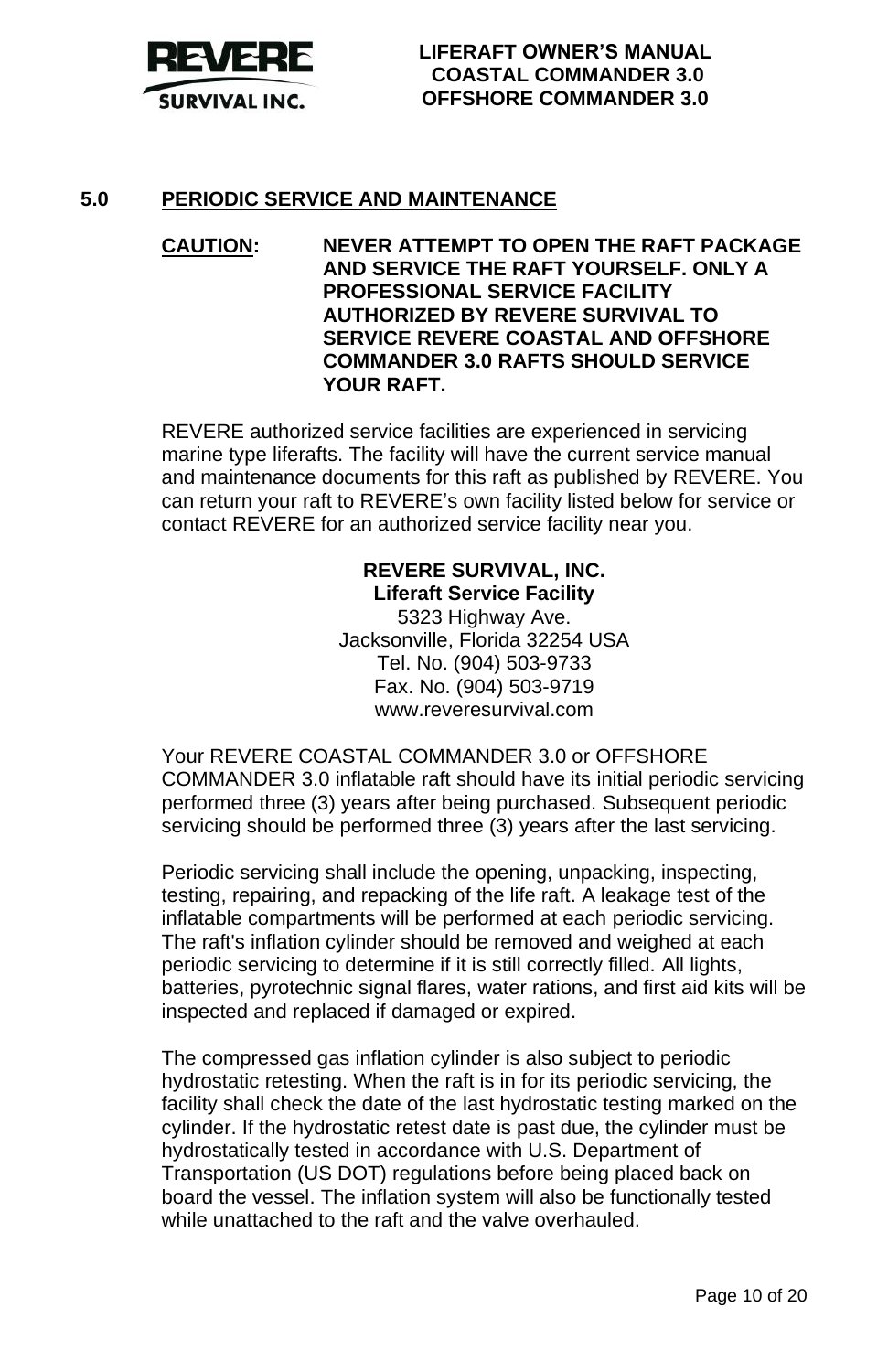

# **6.0 OPERATING PROCEDURES**

#### **6.1 INFLATION**

- 1. Put on your U.S. Coast Guard approved Personal Flotation Device (PFD).
- 2. Gather any gear needed for the raft such as ditch bags, emergency radio beacons (EPIRBs, PLBs), cellphones, signal flares, etc.
- 3. Move the packed raft from its stowage location to one side of the boat.
	- NOTE: For hard container packs stowed in deck mounted cradles, releasing the lashing strap securing the raft to the cradle will be required to move the raft and deploy manually.
- 4. For valise type packs:

Remove the flap on the small end of valise. Locate the painterline attached to the backside of the flap.

For container type packs:

Locate the painter line protruding from the container.

- NOTE: For hard container packs stowed in deck mounted cradles, the painterline may already be attached to the vessel or hydrostatic release unit. If so, skip to Step 7.
- 5. Pull the painterline out of valise or container about six (6) feet (2m).
- 6. Secure the free end of painterline to a strong, sturdy attachment point on the vessel such as a handrail or cleat (See Figure 2).



**FIGURE 2**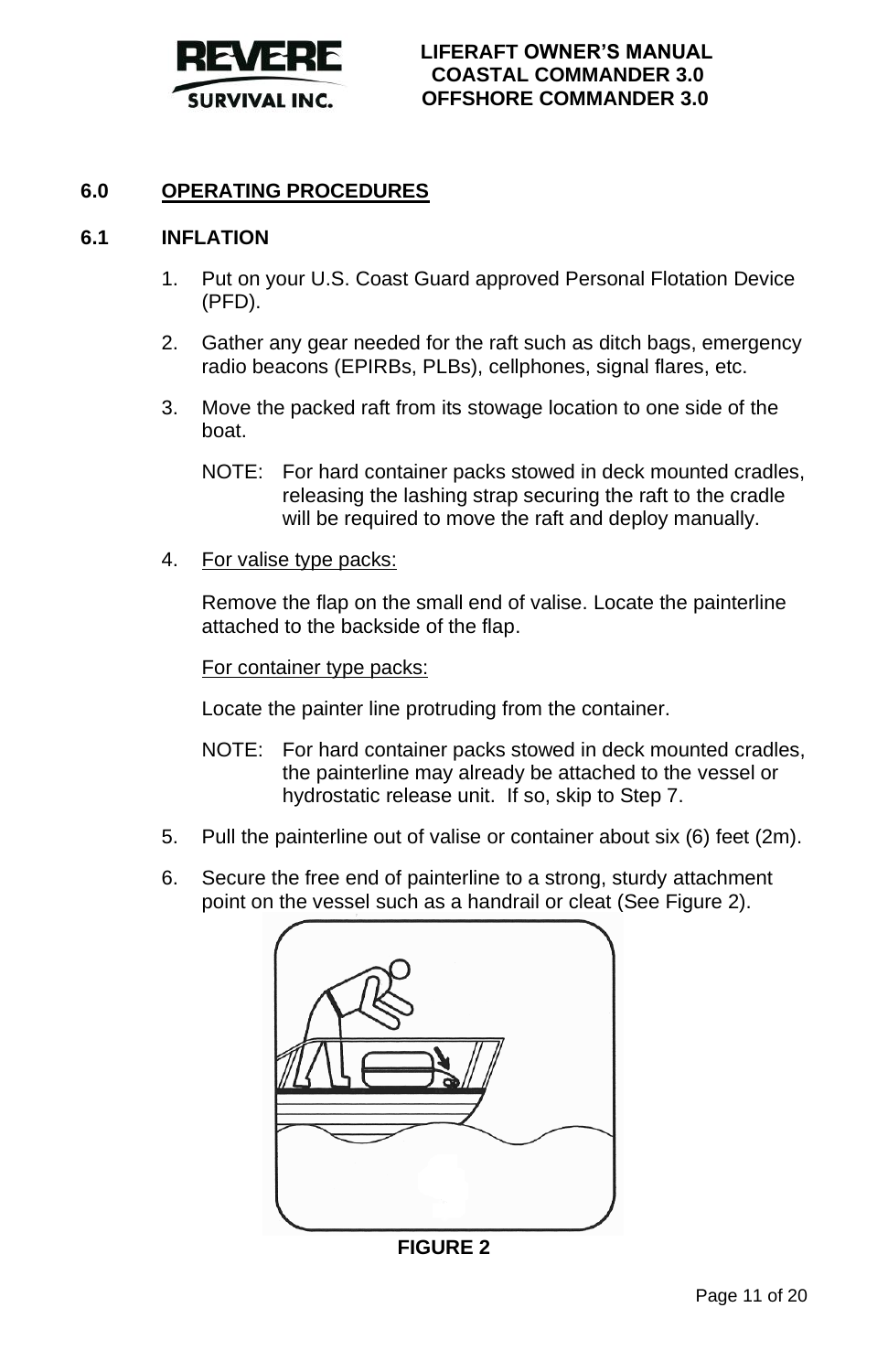

# **NOTE: The painterline is designed to break before the inflated life raft is dragged underwater by the sinking vessel.**

7. Throw the packed raft overboard into the water (See Figure 3). Try to keep the top of the valise or container facing up. The liferaft will float while still packed in its valise or container.



**FIGURE 3**

- **NOTE: The banding straps on the hard container will break as the raft inflates. There is no need to cut the straps prior to deploying the raft.**
- 8. Begin pulling out the remaining painterline packed in the raft package. Extend it until taut and tight. This will require pulling out about 36 feet (11 meters) of line (See Figure 4).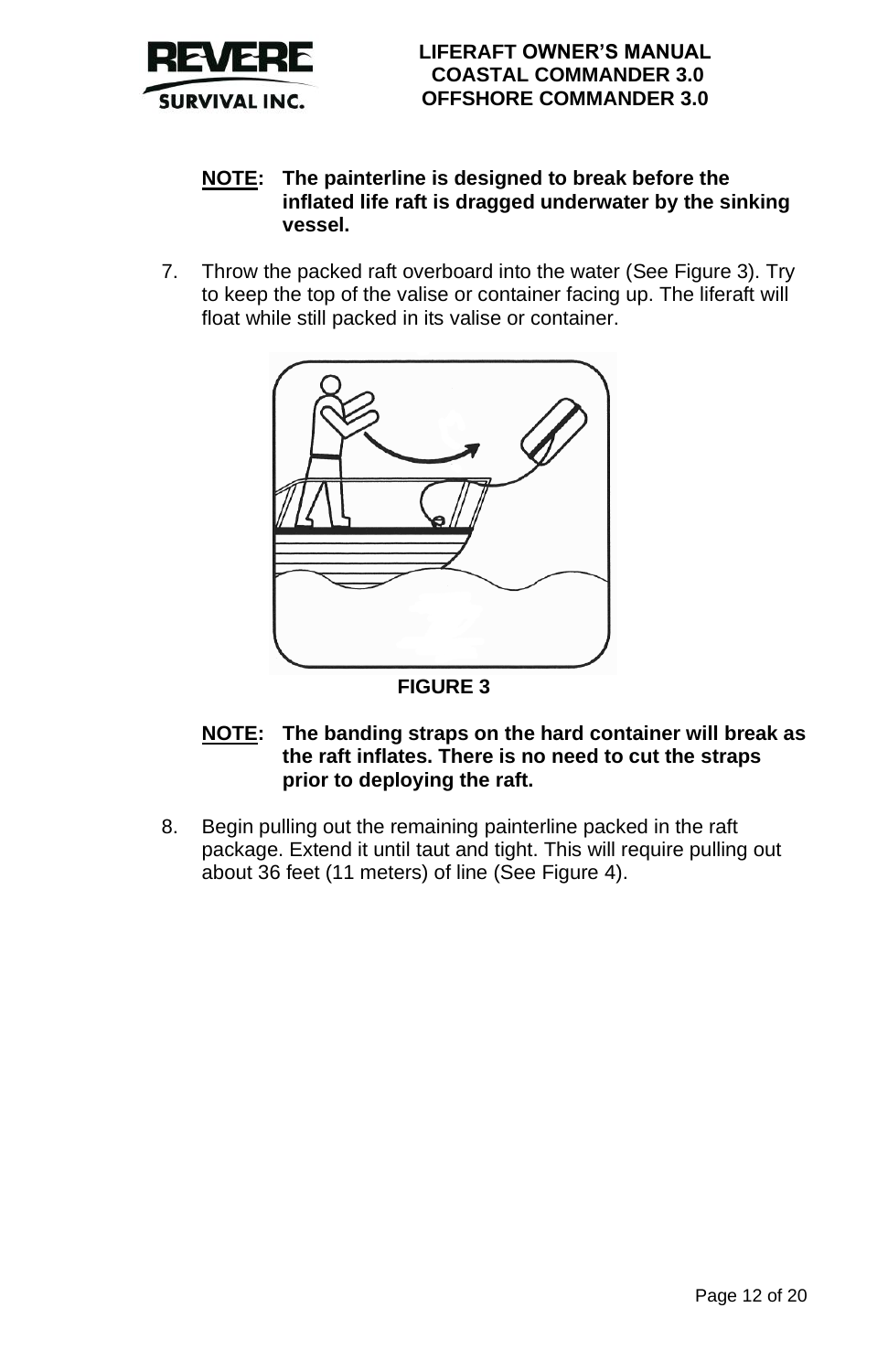



**FIGURE 4**

- 9. After pulling out all of the painterline, give a sharp, fast pull. If the raft does not inflate, pull again harder. Continue to pull harder and harder until inflation occurs.
	- **NOTE: The inflation mechanism is not set on a "hair-trigger". A hard, forceful pull of about 25 pounds (12 kg) is needed to begin inflation.**
- 10. Upon inflation, the life raft will burst out of its valise or hard container, and a sea anchor automatically deploys to reduce drift. The raft will be ready to board in seconds.
- **WARNING: THE RAFT INFLATES RAPIDLY AND WITH GREAT FORCE. TO AVOID INJURY, KEEP FACE AND BODY AWAY FROM LIFERAFT VALISE OR CONTAINER WHEN PULLING THE PAINTERLINE.**
- **CAUTION: THE LIFERAFT IS EQUIPPED WITH A CARBON DIOXIDE AND NITROGEN INFLATION SYSTEM. DO NOT PERFORM A FUNCTIONAL TEST OF RAFT DEPLOYMENT DURING SERVICING, UNLESS NECESSARY. REPEATED DEPLOYMENT, ESPECIALLY WHEN THE RAFT IS NOT IN THE WATER, MAY CAUSE PREMATURE DETERIORATION OF RAFT FABRIC IN THE VICINITY OF THE GAS ENTRY PORT. FOR SERVICING PURPOSES, INFLATE RAFT BY INTRODUCING COMPRESSED AIR THROUGH TOPPING-OFF VALVE.**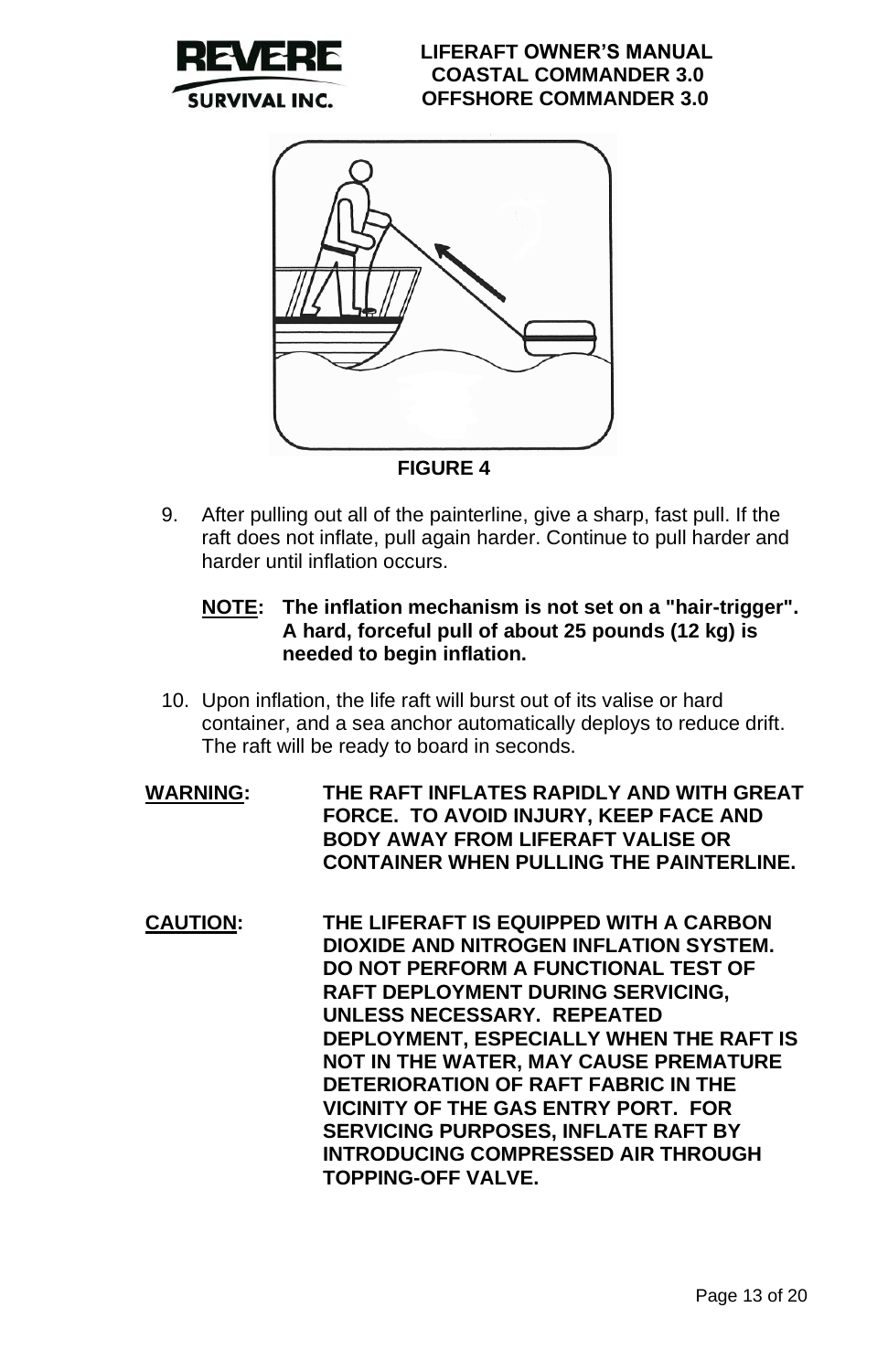

**CAUTION: IF DEPLOYING ON DRY LAND FOR SERVICING, TRAINING OR DEMONSTRATION PURPOSES, ENSURE THAT THE AREA IS CLEAN, SMOOTH AND FREE FROM SHARP OBJECTS, SPLINTERS, ABRASIVE AND CORROSIVE MATERIALS. COVER ROUGH WOOD OR CONCRETE SURFACES WITH A TARPAULIN OR CLEAN HEAVY PAPER.**

# **6.2 RIGHTING**

The liferaft will almost always inflate right-side-up if it is thrown into the water with the top of the valise or container facing up. Occasionally, the unoccupied raft will inflate upside down or capsize due to wind or wave action. If this occurs, the raft can be easily righted by a person in the water. Always don a U.S. Coast Guard approved Personal Flotation Device (life jacket) before entering the water to right the raft. Once in the water, swim to the raft and flip the raft over about the cylinder using the righting line and handles provided (See Figure 5).



**RIGHTING PROCEDURES**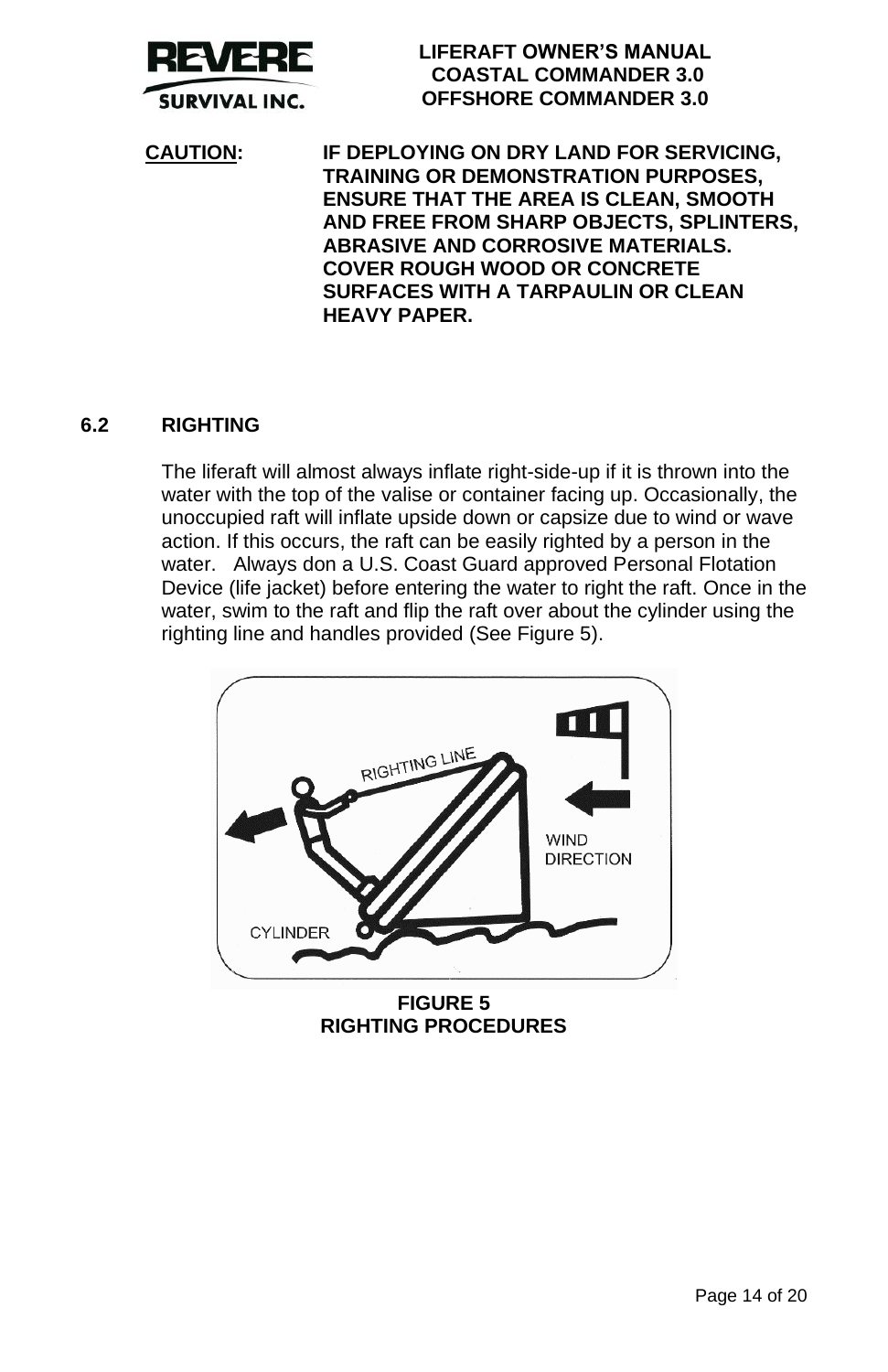

# **6.3 BOARDING**

- 1. After the raft has inflated, pull the raft back towards the boat by pulling in the painterline.
- 2. With all passengers and crew wearing lifejackets, climb from the side of the boat into the raft. Remember to take any ditch bags, emergency radio beacons, extra signal flares, etc.
- 3. If conditions do not allow you to climb directly from the boat into the raft, you should enter the water and swim to the raft's boarding ladder. Climb up the boarding ladder. Then pull yourself into the raft. Use the grasp handles provided about the raft.
- 4. Enter the raft one at a time. Hold on to the outer lifeline secured around the raft at the water line until it is your turn to board.
- 5. Injured and unconscious persons should be pulled into the raft with their backs toward the entrance.
- 6. Look for other survivors and haul them in with the rescue heaving line and ring (See Figure 6).



**FIGURE 6 USING HEAVING LINE AND RESCUE RING**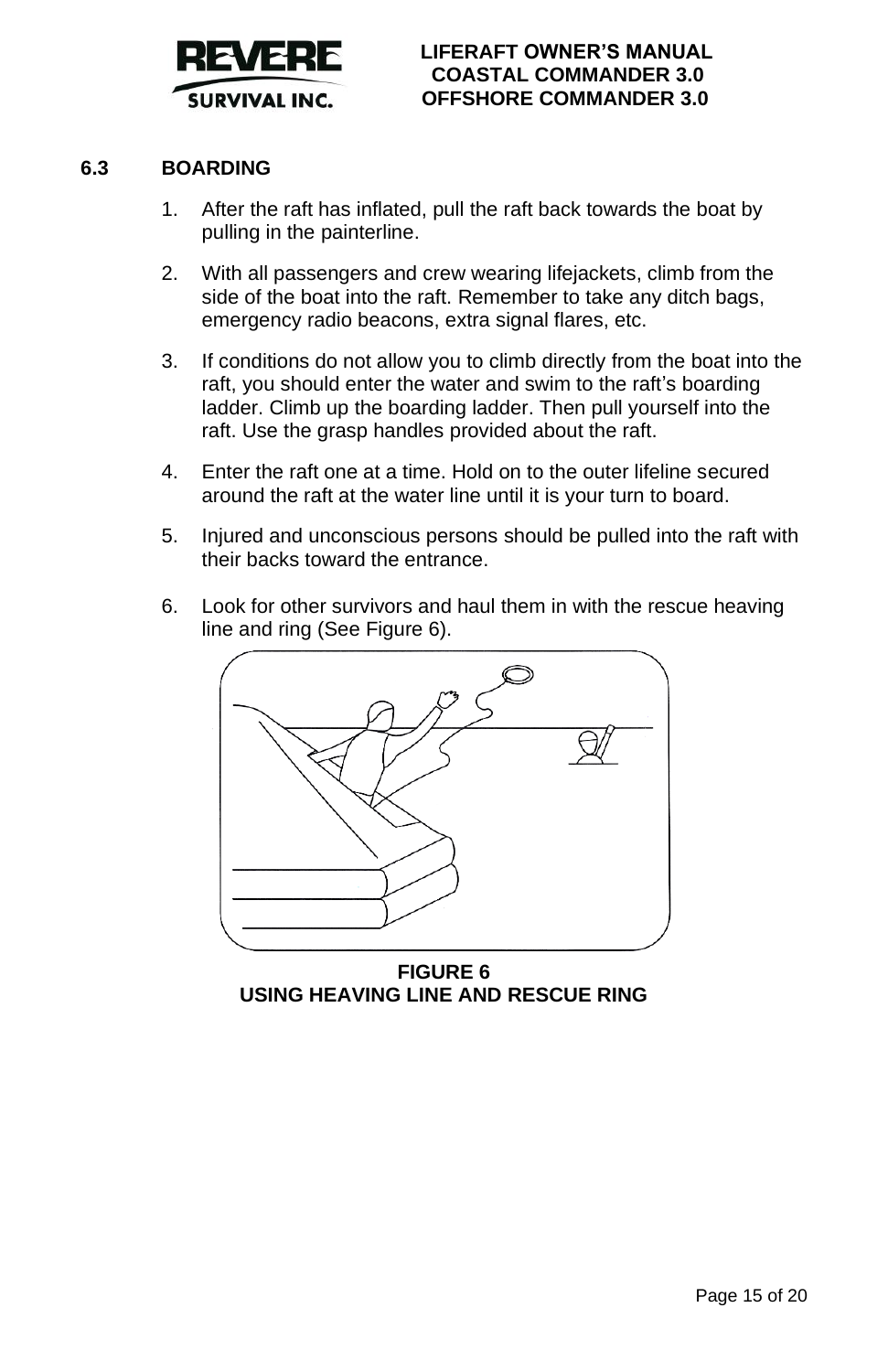

# **6.4 CAST-OFF**

- 1. Locate the knife pocket attached to the inside of the raft by the doorway.
- 2. Remove the knife from the pocket.
- 3. Locate the painterline line that is still securing the raft to the vessel.
- 4. Cut the painterline with the knife (See Figure 7).



**FIGURE 7 CUTTING PAINTERLINE WITH RAFT KNIFE**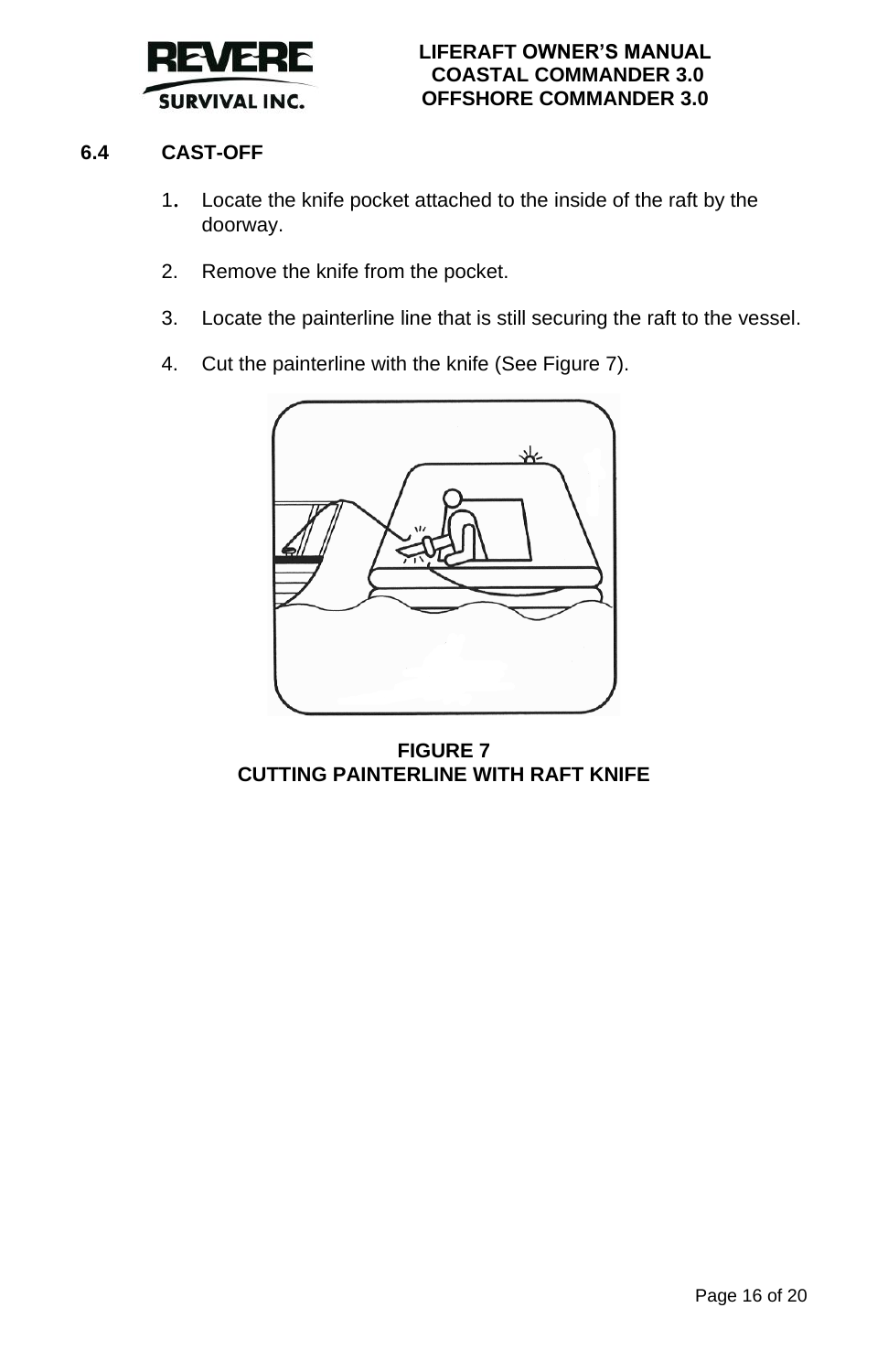

# 7**.0 SURVIVAL EQUIPMENT PACK**

A survival equipment pack is attached inside the raft to the deck. Several types of kits are available with various raft models. Each has different contents and quantities. Your kit may or may not have all the items described in this manual. You may need to open the kit with the raft knife stowed outside on the canopy.

#### **7.1 TOPPING-OFF WITH HANDPUMP**

- 1. Screw quick-release pump adapter to the handpump. Tighten hand tight. Refer to Figure 8.
- 2. Locate the topping-off valve in the compartment to be inflated.
- 3. Open the dust cover at the topping-off valve opening. Attach the pump to the valve by inserting the pump adapter into the valve until the adapter snaps into place. Valve will open automatically.
- 4. Inflate by applying pumping action to the hand pump until full inflation is achieved.
- 5. Remove pump from the valve by pulling the adapter away from the topping-off valve until the adapter unsnaps out of place. Valve will close automatically.
- 6. Close and secure the captive dust cover in place.



# **FIGURE 8 HAND PUMP OPERATION**

#### **7.2 DEFLATION**

- 1. Remove the captive dust cover at the valve opening.
- 2. Depress the spring loaded poppet at the center of the topping valve with your finger. Gas will escape from the raft buoyancy tube.
- 3. Once the desired amount of gas is removed, replace the dust cover.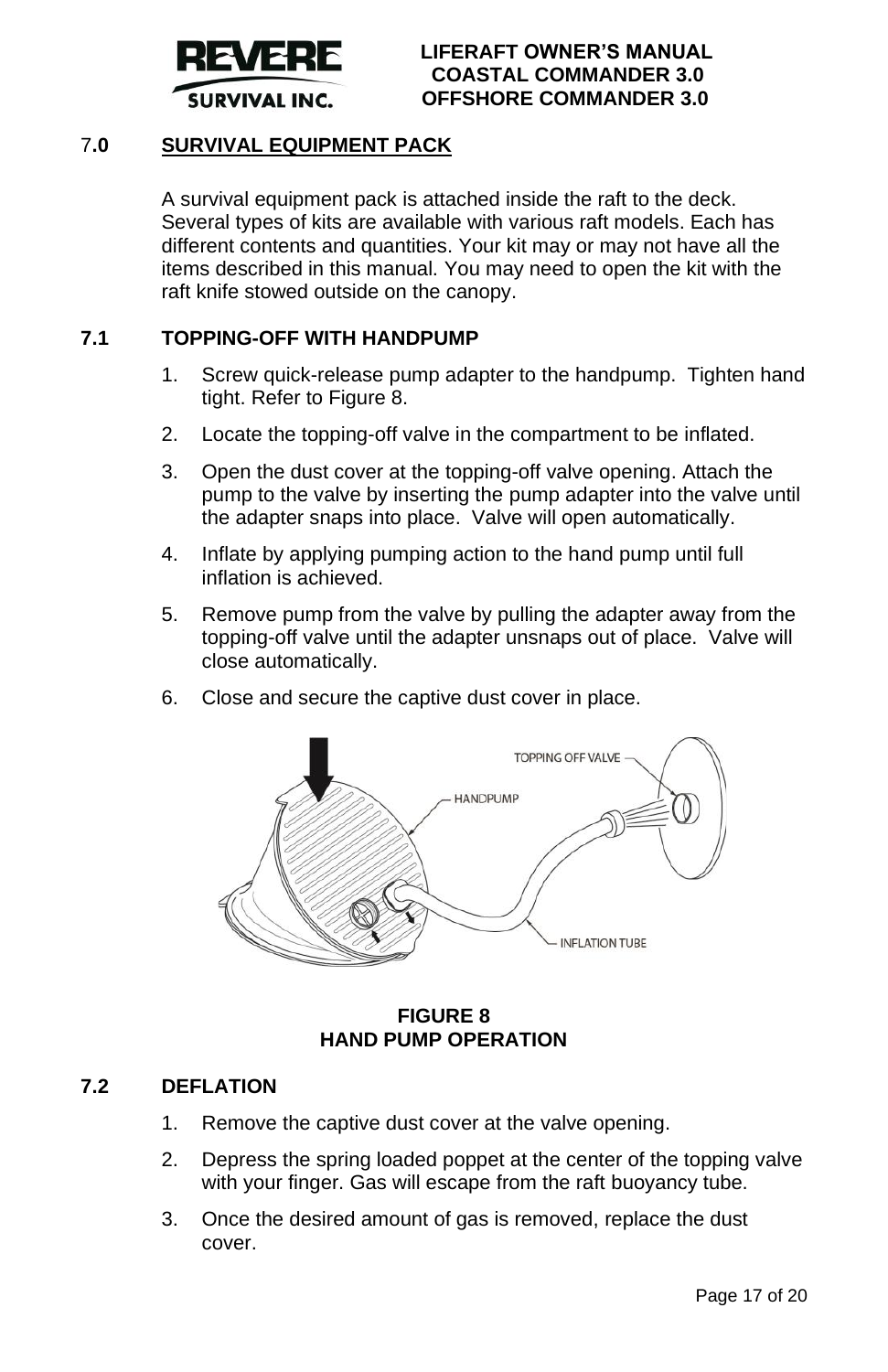

### **7.3 BAILING BUCKET AND SPONGES**

Use the fabric bailing bucket packed in the survival equipment pack to bail water from the floor of the raft. Keep the inside of the raft dry with the sponges in the equipment pack.

#### **7.4 RAFT REPAIR KIT**

The raft repair kit contains rubber plugs of various sizes. Insert plug of appropriate size into the tear or hole.

#### **7.5 PADDLES**

The raft survival equipment pack contains two (2) paddles. They can be used to maneuver the life raft for short distances.

#### **7.6 FIRST AID KIT**

This kit includes an assortment of bandages, dressings, and first aid ointments. Use to treat minor wounds.

#### **7.7 WATER RATIONS** *(OFFSHORE COMMANDER 3.0 ONLY)*

Sealed foil packages containing water are included. Do not drink any water for the first 24 hours unless injured or sick. After 24 hours, drink two bags of water per person per day. Avoid conditions which cause sweating or increased thirst.

#### **7.8 SIGNALING DEVICES**

#### **7.8.1 Signal Mirror**

Use the signaling mirror even if no aircraft or ships are in sight. They can see the flash of reflected sunlight for many miles, even on hazy days. Follow the directions printed on the mirror.

# **7.8.2 Whistle**

Use in rain, fog, or at night to guide nearby rescuers or to signal other survivors.

#### **7.8.3 Flashlight**

Use intermittently at night to conserve batteries.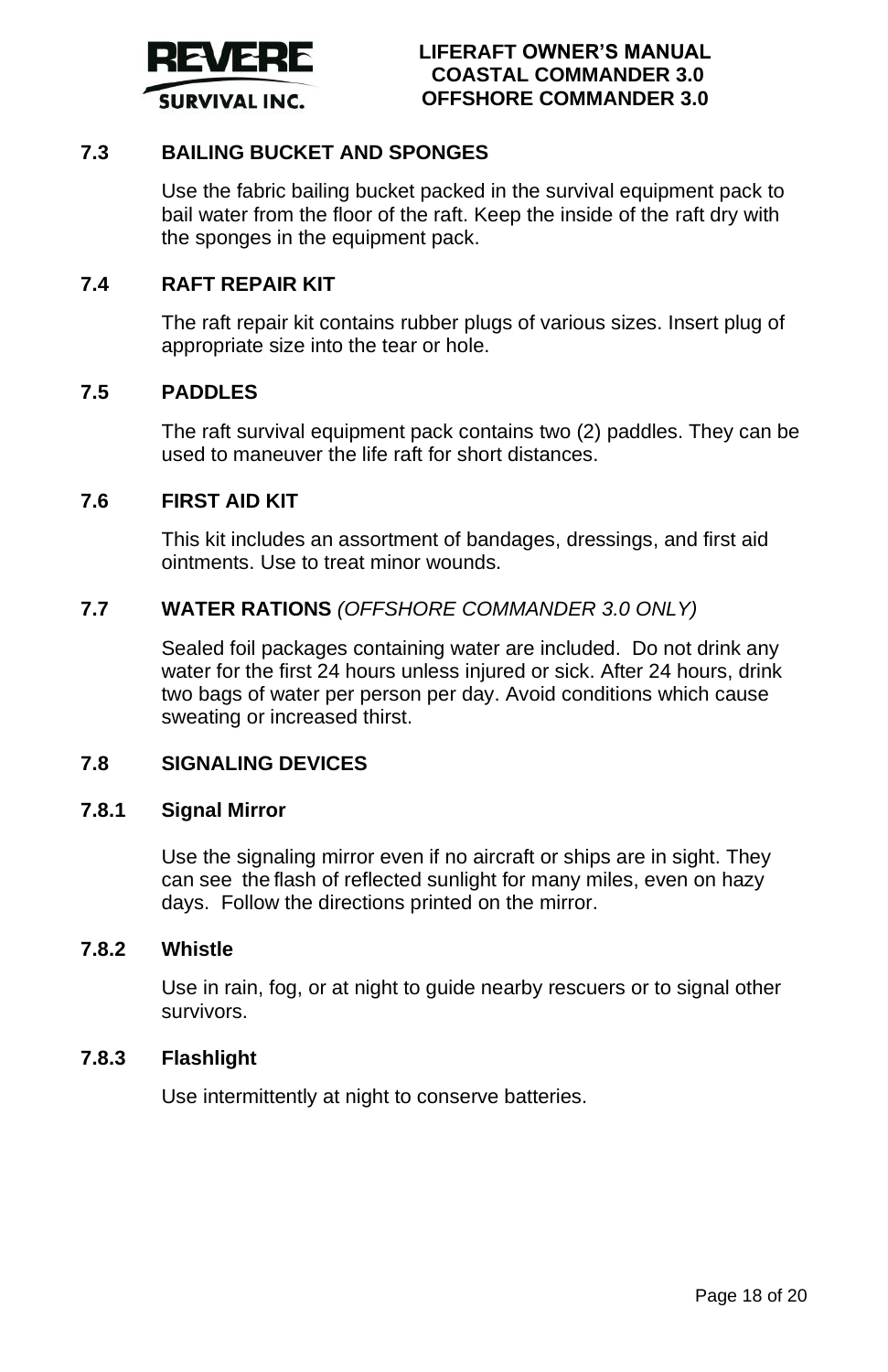

# **7.8.4 Pyrotechnic Signal Flares**

- 1. Keep flares dry at all times.
- 2. Do not waste flares. Use only when possible rescue craft can be seen or heard.
- 3. Familiarize yourself with the directions marked on the flares. Follow them completely.
- 4. Handle flares carefully to avoid burns or damage to raft.
- 5. Hold burning flares away from body and over the side of the raft.